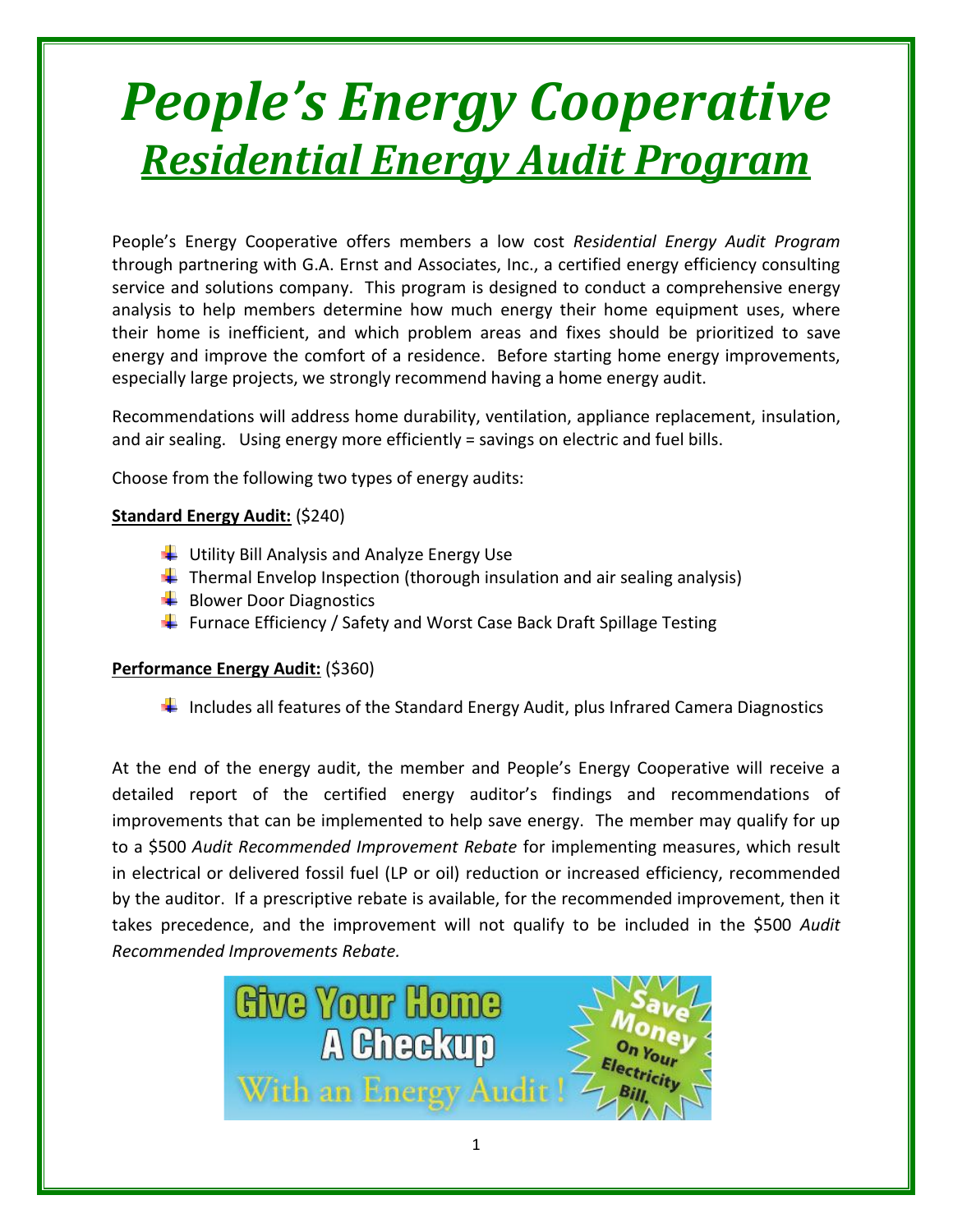#### **Home Energy Audit Checklist:**

- ✓ Member must complete the '*Pre-Audit Request and Questionnaire'* (on the following page or it is available at www.peoplesenergy.coop) and return it to People's Energy Cooperative.
- $\checkmark$  G.A. Ernest and Associates, Inc. will contact the member directly to schedule the residential energy audit at a time that is convenient for the member. Members must be present during audit. The audit will take approximately 2 hours.
- $\checkmark$  Both the member and People's Energy Cooperative will receive a copy of the detailed energy audit report.
- $\checkmark$  Member will be billed directly from G.A. Ernst for cost of the audit and will be responsible for paying G.A. Ernst for the entire cost of the audit.
- $\checkmark$  Upon completion of any recommended energy improvements, member is eligible to submit applicable rebate information to People's Energy Cooperative and receive prescriptive rebate(s) and/or up to the \$500 *Audit Recommended Improvement Rebate* towards the cost of the improvements made. The cost of labor can be claimed; however the cost of the audit does not qualify. The rebate form may be included in packet received at time of energy audit or found on People's Energy website.



**\*Percentages shown may not be actual energy loss in every situation.**